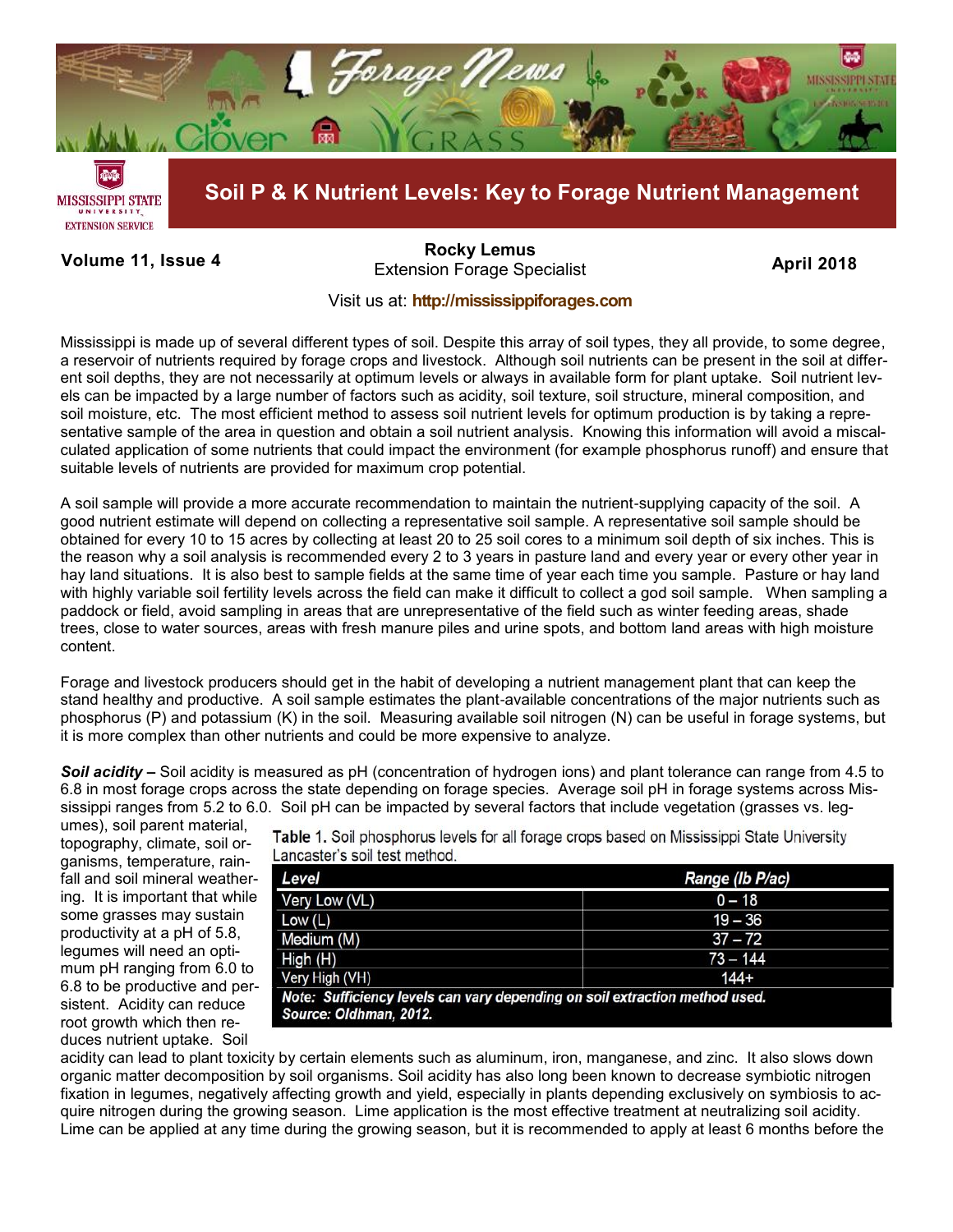green up to allow an effective treatment. There are different types of lime that are commercially available and each type of lime amendment has its benefits and drawbacks such as effectiveness, price, purity, and neutralizing value.

*Phosphorus (P) –* Phosphorus is very stable in the soil and moves very little with soil depth as compared to nitrogen and potassium (cation exchange dependent). The quantities of phosphorus in soil are generally small and it is often a limiting factor for plant growth. There are

Table 2. Soil potassium levels for forage crops group 1 based on Mississippi State University Lancaster's soil test method and soil cation exchange capacity (CEC).

|                                                                                                                                                                                                                                                                                                                                                                                                                               | Range (Ib/ac) |                 |             |             |  |  |
|-------------------------------------------------------------------------------------------------------------------------------------------------------------------------------------------------------------------------------------------------------------------------------------------------------------------------------------------------------------------------------------------------------------------------------|---------------|-----------------|-------------|-------------|--|--|
| Level                                                                                                                                                                                                                                                                                                                                                                                                                         | $CEC \le 7$   | <b>CEC 7-14</b> | CEC 14-25   | CEC 25+     |  |  |
| Very Low (VL)                                                                                                                                                                                                                                                                                                                                                                                                                 | $0 - 40$      | $0 - 50$        | $0 - 60$    | $0 - 70$    |  |  |
| Low $(L)$                                                                                                                                                                                                                                                                                                                                                                                                                     | $41 - 80$     | $51 - 110$      | $61 - 130$  | $71 - 150$  |  |  |
| Medium (M)                                                                                                                                                                                                                                                                                                                                                                                                                    | $81 - 120$    | $111 - 160$     | $131 - 180$ | $151 - 200$ |  |  |
| High (H)                                                                                                                                                                                                                                                                                                                                                                                                                      | $121 - 210$   | $161 - 280$     | $181 - 315$ | $201 - 350$ |  |  |
| Very High (VH)                                                                                                                                                                                                                                                                                                                                                                                                                | $201+$        | $280+$          | $315+$      | $350+$      |  |  |
| Annual grasses (wheat, oats, barley, ryegrass).<br>Perennial cool-season grasses (tall fescue or orchardgrass).<br>Cool-season annual clovers (arrowleaf, ball, berseem, balansa, crimson, persian) with annual<br>ryegrass<br>Perennial or mixed warm-season grass pasture (bahiagrass, bermudagrass, dallisgrass).<br>Note: Sufficiency levels can vary depending on soil extraction method used.<br>Source: Oldhman, 2015. |               |                 |             |             |  |  |

several factors that can impact phosphorus mineralization and availability such as pH, rainfall, temperature, moisture, and aeration (oxygen level). A soil pH that is less than 5.5 could limit P availability by 30% or more. Phosphorus release from organic matter such as poultry litter will occur more quickly in warm, humid climates than in cool, dry climates. A soil pH above 6.0 is ideal to increase P availability for plant uptake. Adequate soil P levels can encourage the formation of a vigorous root system, stimulate shoot growth, and promote efficient water use by forage crops. Phosphorus deficiency occurs in low‐input managed grasslands and may affect the ability to produce legumes, particularly white clover, to obtain an input of N that is sufficient to ensure a productive system. Phosphorus deficiency is usually manifested by development of purple leaves. The symptoms appear first in the tip of the leaves and progresses until the entire leaf turn purple. Symptoms are usually observed in the lower leaves because P is usually mobilized from the younger leaves. The symptoms of P deficiency are usually common as young plants are cool and wet conditions. Phosphorus sufficiency

Table 3. Soil potassium levels for forage crops group 2 based on Mississippi State University Lancaster's soil test method and soil cation exchange capacity (CEC).

|                                | Range (Ib/ac) |                 |                  |             |
|--------------------------------|---------------|-----------------|------------------|-------------|
| Level                          | $CEC \le 7$   | <b>CEC 7-14</b> | <b>CEC 14-25</b> | CEC 25+     |
| Very Low (VL)                  | $0 - 50$      | $0 - 60$        | $0 - 70$         | $0 - 80$    |
| Low (L)                        | $51 - 110$    | $61 - 140$      | $71 - 160$       | $81 - 180$  |
| Medium (M)                     | $111 - 160$   | $141 - 190$     | $161 - 210$      | $181 - 240$ |
| High (H)                       | $161 - 280$   | $191 - 335$     | $211 - 370$      | $241 - 420$ |
| Very High (VH)                 | $280+$        | $335+$          | $370+$           | $420+$      |
| Lespedeza (annual and sericea) |               |                 |                  |             |

Perennial mixed grass hay (bahiagrass, bermudagrass, dallisgrass).<br>Forage Legumes [annual (clovers: arrowleaf, ball, berseem, balansa and crimson clovers and other:<br>caley peas, and vetch) and perennial clovers (red and whi

Perennial cool-season grass (tall fescue or orchardgrass) with clovers (white, red, subterranean). Note: Sufficiency levels can vary depending on soil extraction method used.

Source: Oldhman, 2015.

levels for forage production in Mississippi are provided in Table 1.

*Potassium (K)* – Potassium is the second most important nutrient to forage production besides nitrogen and it is required in large amount for growth and reproduction. There are several factors that can affect potassium uptake by plants such as soil moisture, aeration, temperature, cation exchange capacity, and tillage system. Increase in soil moisture tends to increase K availability and therefore enhances plant root uptake. Good soil aeration is needed for root respiration and K uptake. Com-

paction and with water saturation (very wet soils) can decrease oxygen levels and subsequently decrease K uptake. Potassium uptake is usually reduced at low soil temperatures. An optimum soil temperature of 60 to 80 °F can increase microbial activity and increase K uptake. Cation exchange capacity (CEC) is a measure of the soil's ability to hold posi-

tively charged ions such as K. The CEC of soils varied according to the type of amount of clay, the type of clay, soil pH and amount of organic matter. *Soils with*  a *higher* clay fraction tend to *have* a *higher CEC* while sandy soils tend to have lower CEC and are more likely to develop K deficiencies. Potassium sufficiency levels for forage production in Mississippi based on CEC are provided in Tables 2, 3, and 4.Some studies have also indicated that soil availability of K in no-till systems can be reduced, although the exact cause of this reduction is not yet known. However, there are speculations that this

Table 4. Soil potassium levels for forage crops group 3 based on Mississippi State University Lancaster's soil test method and soil cation exchange capacity (CEC).

|                | Range (Ib/ac) |                 |             |             |
|----------------|---------------|-----------------|-------------|-------------|
| Level          | $CEC \le 7$   | <b>CEC 7-14</b> | CEC 14-25   | CEC 25+     |
| Very Low (VL)  | $0 - 70$      | $0 - 90$        | $0 - 120$   | $0 - 150$   |
| Low(L)         | $71 - 150$    | $91 - 100$      | $121 - 240$ | $151 - 260$ |
| Medium (M)     | $151 - 200$   | $191 - 240$     | $241 - 290$ | $261 - 320$ |
| High (H)       | $201 - 350$   | $241 - 420$     | $291 - 510$ | $321 - 560$ |
| Very High (VH) | $350+$        | 420+            | $510+$      | 560+        |

Alfalfa

Hybrid bermudagrass.

Note: Sufficiency levels can vary depending on soil extraction method used. Source: Oldhman, 2015.

reduction could be related to root growth restriction resulting in unexplored K reserves within the soil. In pastures with potassium-deficient soils, grasses are more efficient at securing their potassium needs than associated clovers. Potassium deficiency in forage crops (especially in legumes) can impact stand persistence, reduce plant survival under drought or very cold conditions, and reduce insect and disease resistance. Typical symptoms of potassium deficiency in forage